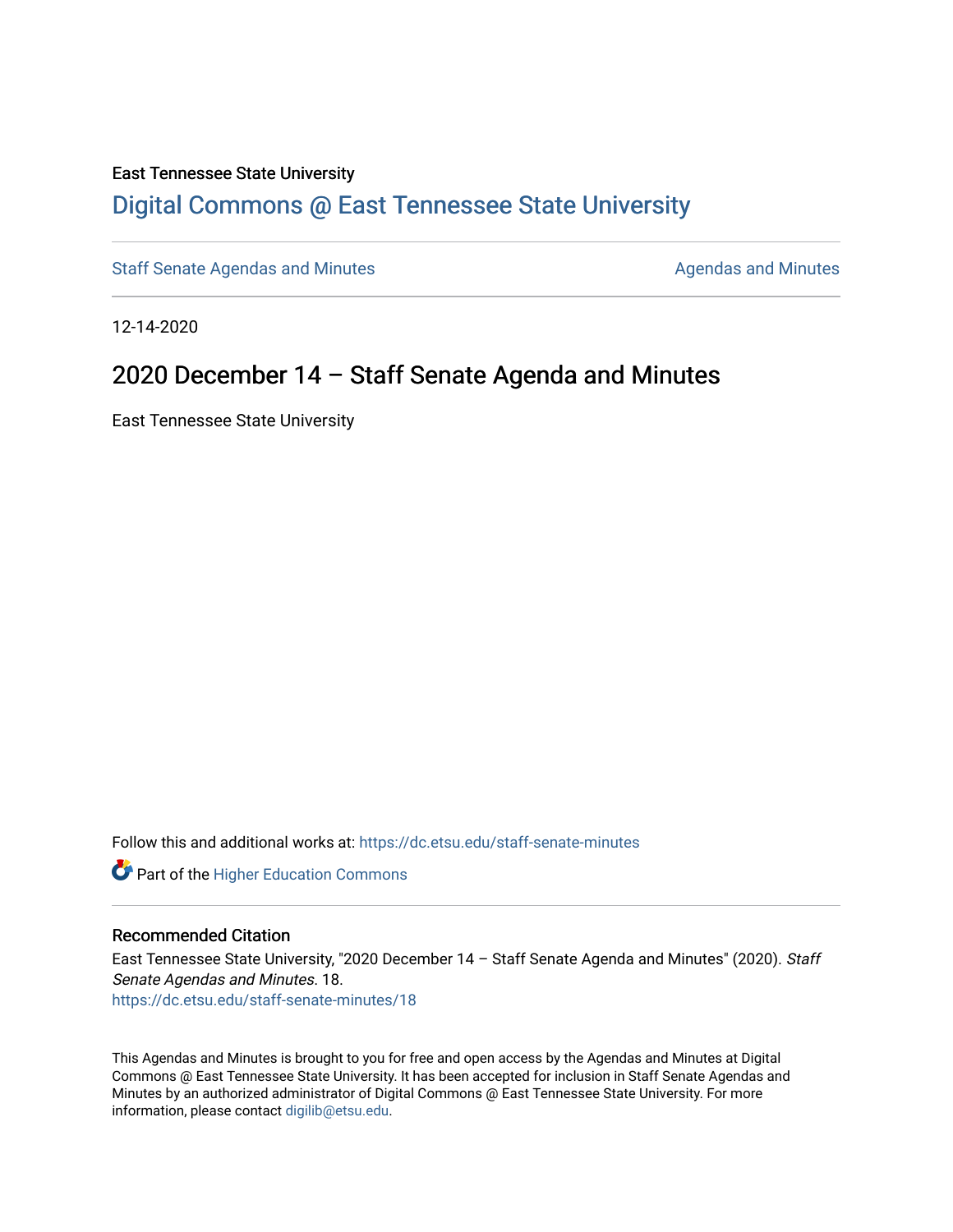



# **Agenda**

14-December-2020 2:30pm – 3:30pm

| President -<br>Candy Massey              | Ι.        | <b>Call to Order</b>                                                                                                                                                                                                                                                                                                                                                                                                                                                                   |
|------------------------------------------|-----------|----------------------------------------------------------------------------------------------------------------------------------------------------------------------------------------------------------------------------------------------------------------------------------------------------------------------------------------------------------------------------------------------------------------------------------------------------------------------------------------|
|                                          | П.        | <b>a.</b> Mr. Cesar Gracia – Chief of Police / Director of Public Safety                                                                                                                                                                                                                                                                                                                                                                                                               |
| Secretary -<br>Anthony Johnson           | III.      | Roll Call - via Zoom reporting                                                                                                                                                                                                                                                                                                                                                                                                                                                         |
| President -<br>Candy Massey              | IV.       | <b>Approval of Previous Meeting Minutes</b>                                                                                                                                                                                                                                                                                                                                                                                                                                            |
|                                          | V.        | <b>President's Report - Candy Massey</b>                                                                                                                                                                                                                                                                                                                                                                                                                                               |
|                                          | VI.       | Vice President's Report - Joy Fulkerson                                                                                                                                                                                                                                                                                                                                                                                                                                                |
|                                          |           | VII. Treasurer's Report - Crystal Maupin                                                                                                                                                                                                                                                                                                                                                                                                                                               |
| <i>Vice President -</i><br>Joy Fulkerson | $\bullet$ | <b>VIII. Committee Reports</b><br><b>Standing Committees</b><br>Committee on Committees<br>Committee on Review of Staff Awards Process<br>Committee on Staff Concerns<br>Committee on Staff Development and Evaluation<br>Committee on Staff Senate Elections<br>Communications and Website Committee<br>Community Benevolence and Holiday Food Drive Committee<br>Liaison Committee<br>Visibility Committee<br><b>Project Committees</b><br><b>Blood Drive</b><br><b>Staff Picnic</b> |
| President -<br>Candy Massey              | IX.       | <b>Old Business</b>                                                                                                                                                                                                                                                                                                                                                                                                                                                                    |
|                                          | Х.        | <b>New Business</b>                                                                                                                                                                                                                                                                                                                                                                                                                                                                    |
| <b>Staff Senators</b>                    | I.        | <b>Announcements</b>                                                                                                                                                                                                                                                                                                                                                                                                                                                                   |
|                                          | П.        | Adjournment                                                                                                                                                                                                                                                                                                                                                                                                                                                                            |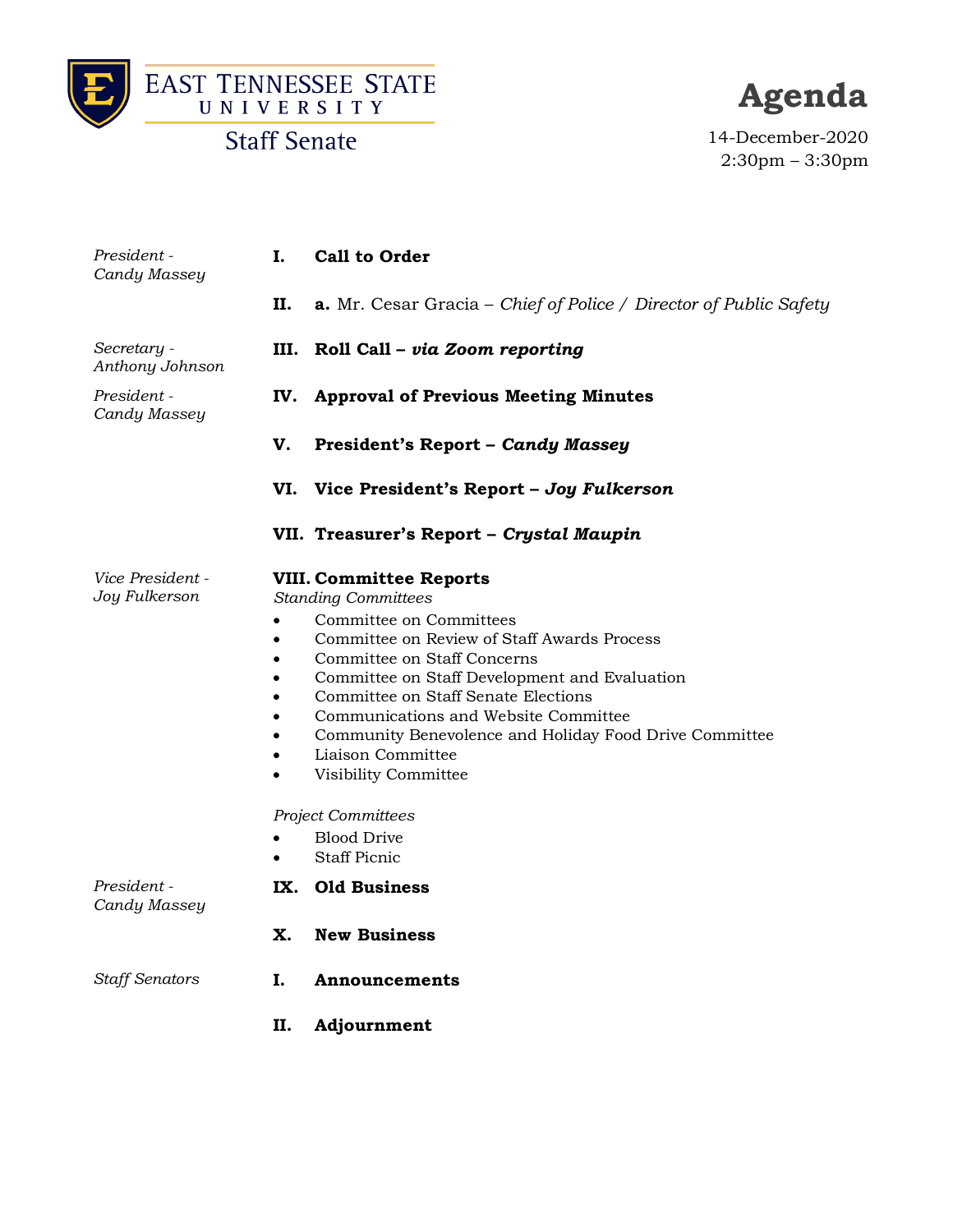



14-December-2020  $2:30$ pm -  $3:30$ pm

**Notes:**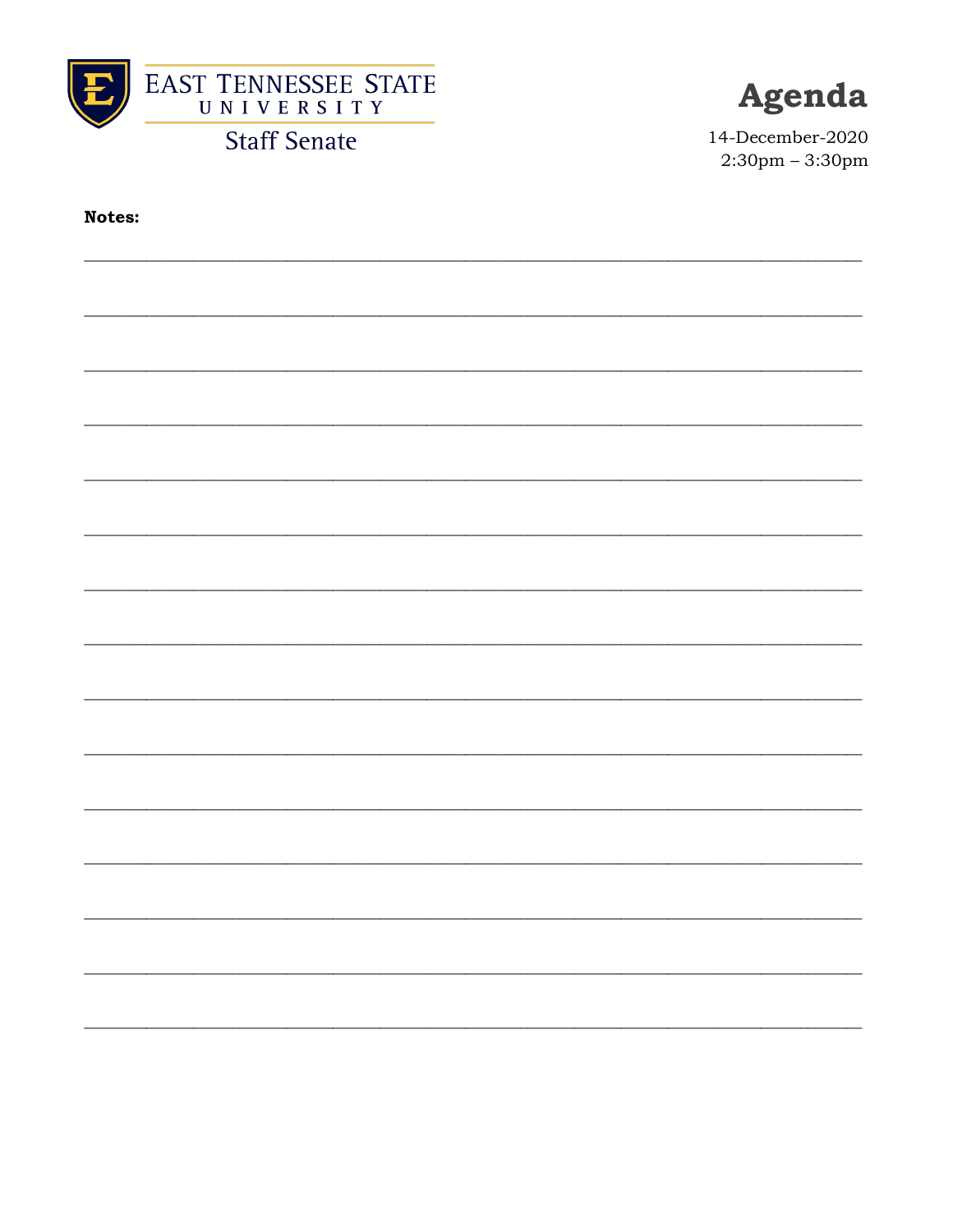

**Agenda**

14-December-2020 2:30pm – 3:30pm

### **Community Benevolence and Holiday Food Drive**

Food Drive Chair: Jennifer Mayberry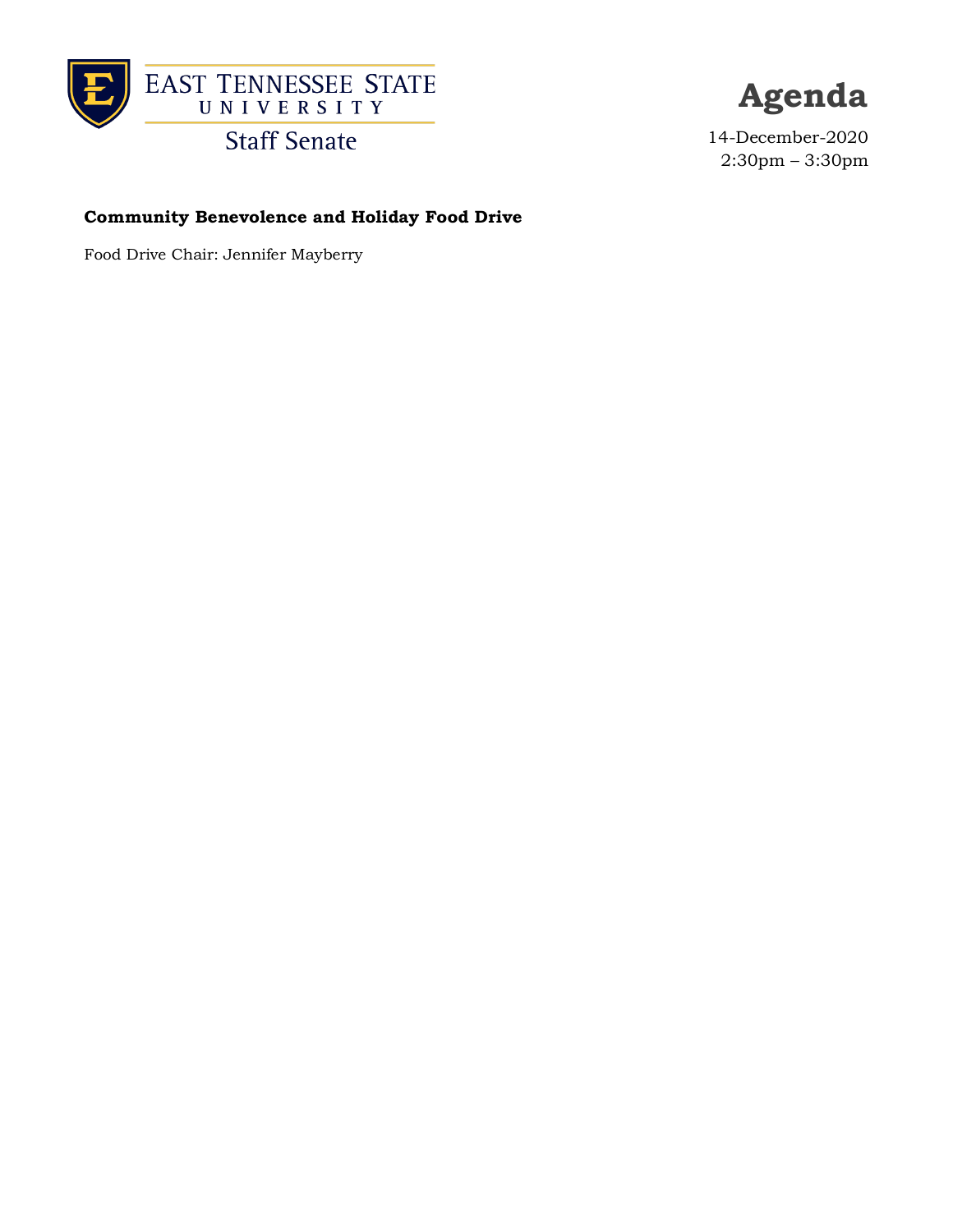



**Staff Senate** 

14-December-2020 2:30pm – 3:30pm

#### **I. Call to Order**

President Massey called the meeting to order at 2:32pm via Zoom on Monday, 14- December-2020.

#### **II. Guest Presenters**

#### A. Mr. Cesar Gracia – *Chief of Police / Director of Public Safety*

- i. Chief Gracia thanked the Senate for allowing the opportunity to speak and answer questions. As part of initiatives moving forward, the Senate was informed about the Chief's desire to have a larger community and public presence with a constant and consistent open-door policy. As part of the Chief's introduction, the Senators were told of previous experiences at ETSU as a student as well as a former career at Lincoln Memorial University. The chief mentioned some additional goals and objectives for the department such as advanced de-escalation and cultural diversity training for officers. Additionally, the department is working toward being recognized as one of the safest campuses in the country – a feat obtained by the Chief at previous institutions.
	- 1. Senator D. Robinson asked the Chief to talk about some of the greatest challenges being foreseen.
		- a. Chief Gracia answered by saying that the Pandemic was the greatest current challenge in that it limited the ability for people to be out and about as well as to be working together and growing in knowing each other better.
		- b. The Chief further went on to talk about the importance of public relations and the need to be open with, available to, and trusted by the community in which the department works and exists.
	- 2. Senator McCarty asked the Chief to provide any insight possible on the lockdown situation from 11-December-2020. The Senator went on to further express concerns surrounding the notification methods of the campus community and those entering and/or exiting the main campus property.
		- a. The Chief agreed and stated that the Department and university administration had been and would continue to meet to improve outcomes in the future.
	- 3. Vice President Fulkerson talked with the Chief about opportunities for common language across campus to help with messaging clarity and understanding of response.
		- a. The Chief thanked the Vice President and told the Senate that this was absolutely part of the Department's plan moving forward.
	- 4. Senator H. Robinson brought up some conversations that had been happening on social media regarding the ETSU Safe app and the way that Students, Faculty, and Staff get notifications either through pop-ups on computers, emails, or texts and push notifications.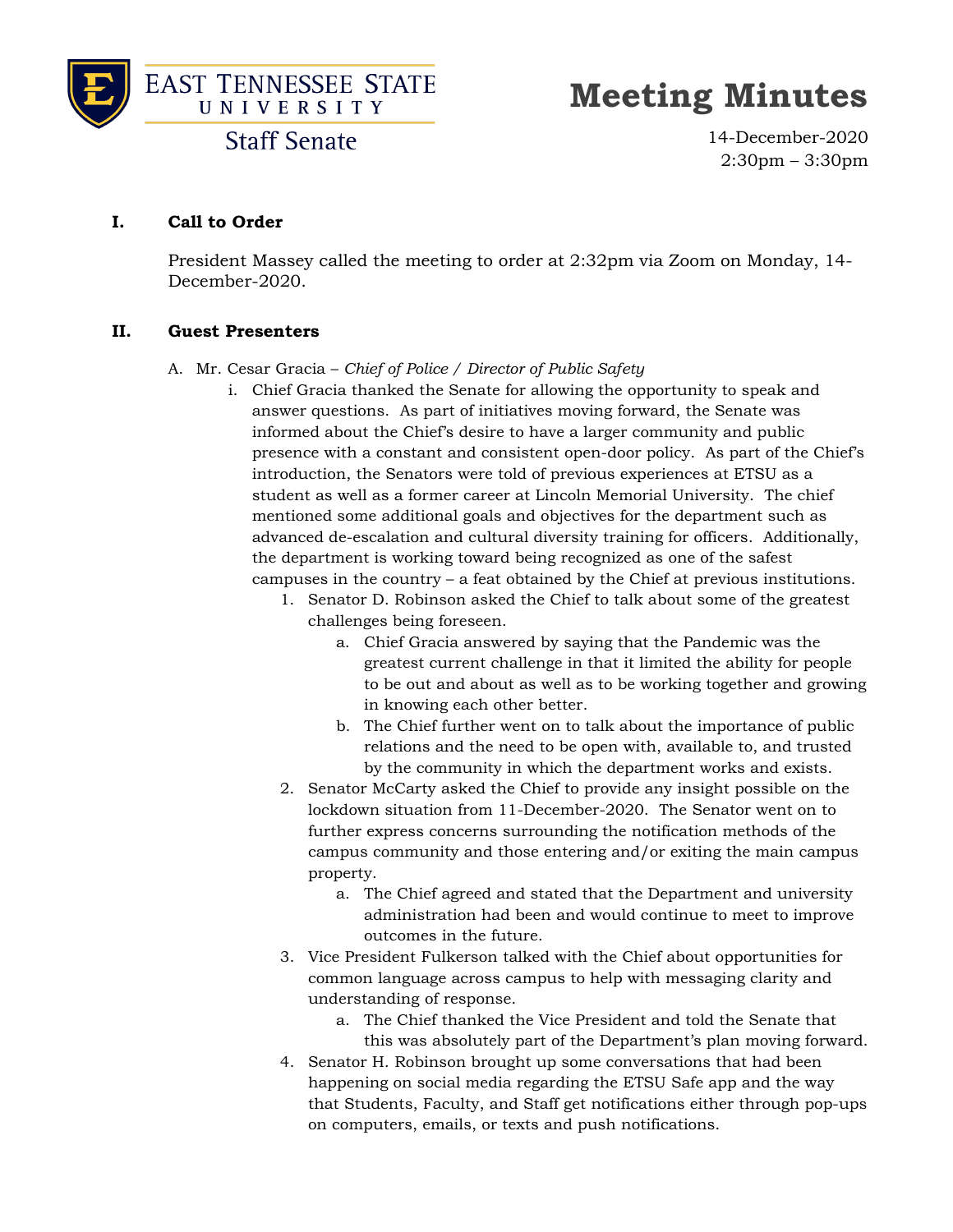

**EAST TENNESSEE STATE** UNIVERSITY

# **Meeting Minutes**

**Staff Senate** 

14-December-2020 2:30pm – 3:30pm

- a. Chief Gracia stated that it was true that for text messages and/or push notifications, individuals have to manually opt-in for that service, but the computer pop-ups and the use of emails was on by default for all ETSU persons.
- 5. Vice President Fulkerson indicated that they had not received a text message related to the innocent even though messages had been received in the past.
	- a. The Chief explained that previously the system being used Rave – had a lot of information in it and a lot of it was out of date. When the new ETSU Safe app came along with AppArmor, it had a system similar to Rave and the decision was made to not export and import any previous lists, but rather to let new lists be populated as people opted-in.
- 6. Senator Thompson asked what the staff morale was like since the new chief had arrived and if the Department had seen any attrition in staffing.
	- a. Chief Gracia said that so far no one had left and it was their hopes that no one does. He further explained that they are all still working together to get to know one another and to learn each other's personalities, strengths, and weaknesses.

#### *III.* **Roll Call –** *via Zoom Reporting*

Members present: *Bays, Gwen; Booher, Lisa; Drew, Chasity; Early, OJ; Finney, David; Fulkerson, Joy; Greene, Cody; Horne, Kathi; Johnson, Anthony; Ly-Worley, Barbi; Marsh, Debbie; Massey, Candy; Maupin, Crystal; Mayberry, Jennifer; McCarty, Don; Metcalf, Cathy; Miller, Jessica; Moore, Skylar; Mowell, Amanda; Murphy, Stefanie; Redd, Emily; Roach, Evelyn; Roberson, Veronica; Robinson, David; Robinson, Hazel; Street, Tory; Talley, NaKeisha; Thomas-Joseph, Liz; Thompson, Brian; Whittemore, Yvette*

Members absent with permission: *Hooven, Suzy; Mann, Ronald;* 

Members absent: *Abdelnour, Yaritza; Canter, Vanessa; King, Kimberlyn; Lowe, Trish; Miller, Kim; Scalf, Christie;*

Guests present: *Mr. Cesar Gracia*

## **IV. Approval of Previous Meeting Minutes**

President Massey called for a motion to approve the minutes from the last meeting.

Motion: Motion from Senator Murphy to approve

Second: Second from Senator D. Robinson

Discussion:

Pass/Fail: All members present and eligible voted in favor. The motion *passed*. Abstentions: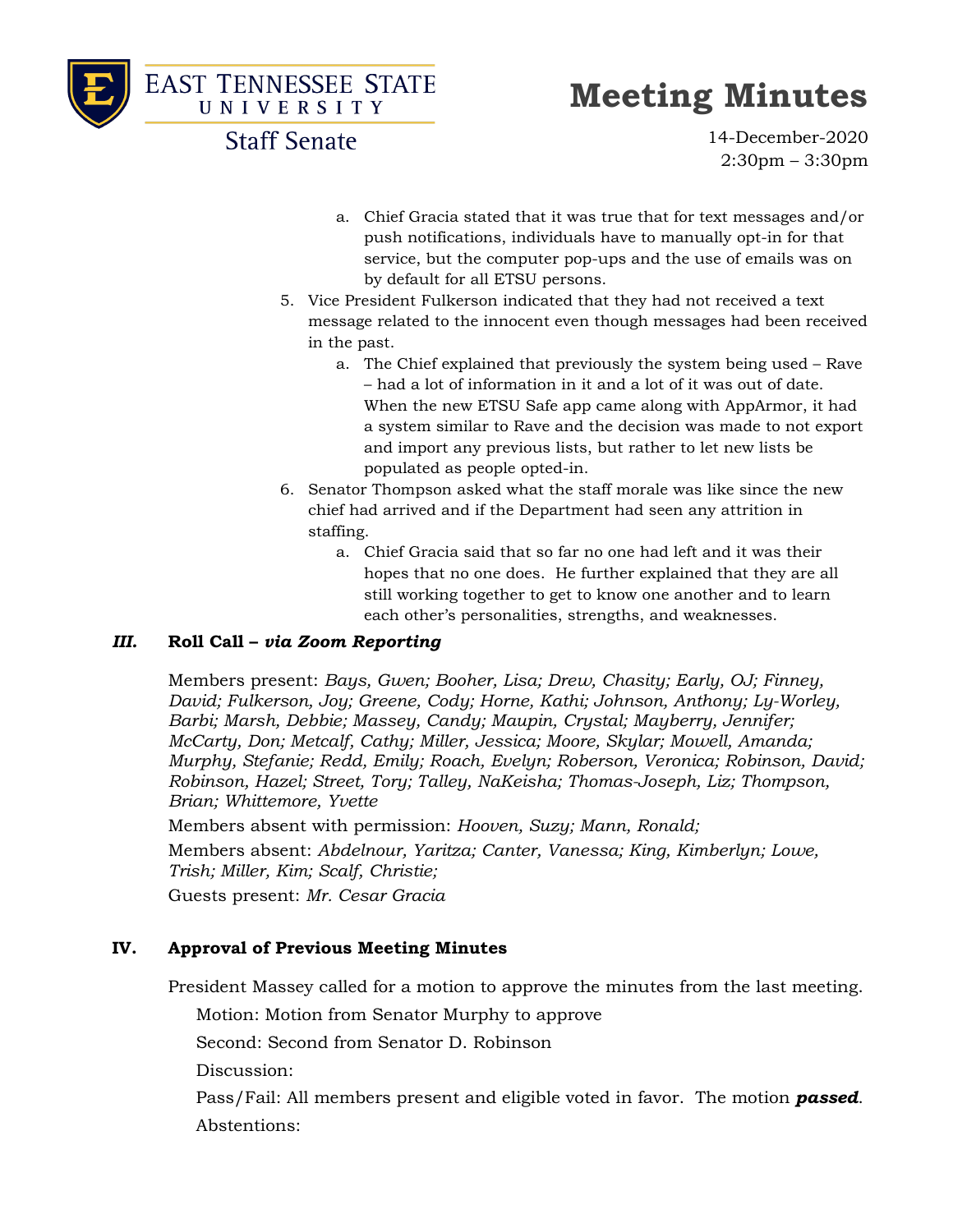



# **Meeting Minutes**

14-December-2020 2:30pm – 3:30pm

# *V.* **President's Report –** *Candy Massey*

- 1. President Massey updated the Senate on the previous meeting with the President, Dr. Noland, and informed them that there are plans for some town halls and panel discussions in the near future. Additionally, there was a brief update on the Committee for 125 Part 2. Currently ongoing are budget hearings across the campus. The Senate was also told to continue with planning a picnic activity but to look at different options for location – like Greene Stadium or the soon-to-be opened plaza. Further, President Massey gave updates for ongoing searches for the Dean of the College of Nursing, and the Provost.
- 2. President Massey updated the Senate on a new sub-council for the University that will be taking on some of the roles and responsibilities of Mary Cradic following her retirement and that Member at Large Booher had been names to the committee as Staff Senate's representative.
- 3. The Senate was also updated on the response sent to the SGA regarding their resolution and request for partnership.

## *VI.* **Vice President's Report –** *Joy Fulkerson*

- 1. University Council meeting
	- a. Vice President Fulkerson asked that Senators review, periodically, the University Council website for minutes and meeting materials as well as updates on upcoming happenings on campus. <https://www.etsu.edu/universitycouncil/default.php>
	- b. Electronic Signature policy passed with unanimous approval
	- c. Masters in Applied Data Science coming
		- i. Working to improve and shorten the curriculum processes going forward
	- d. Review the PowerPoint for the results from the Student, and Faculty and Staff surveys
		- i. Key highlights relate to student perception of response to COVID, as well as the increase in feeling depression. Additionally, there seems to be an overall positive reflection on the vaccine and distribution across campus. Faculty and Staff gave similar responses relating to the campus response to COVID, further the group responded that overall there hasn't been too much trouble utilizing technology in the new remote work offerings.
	- e. Dr. Burchett presented on the future of Housing and Residence Life and some proposed upcoming changes
	- f. Dr. Wilhoit announced as the interim Dean for the College of Nursing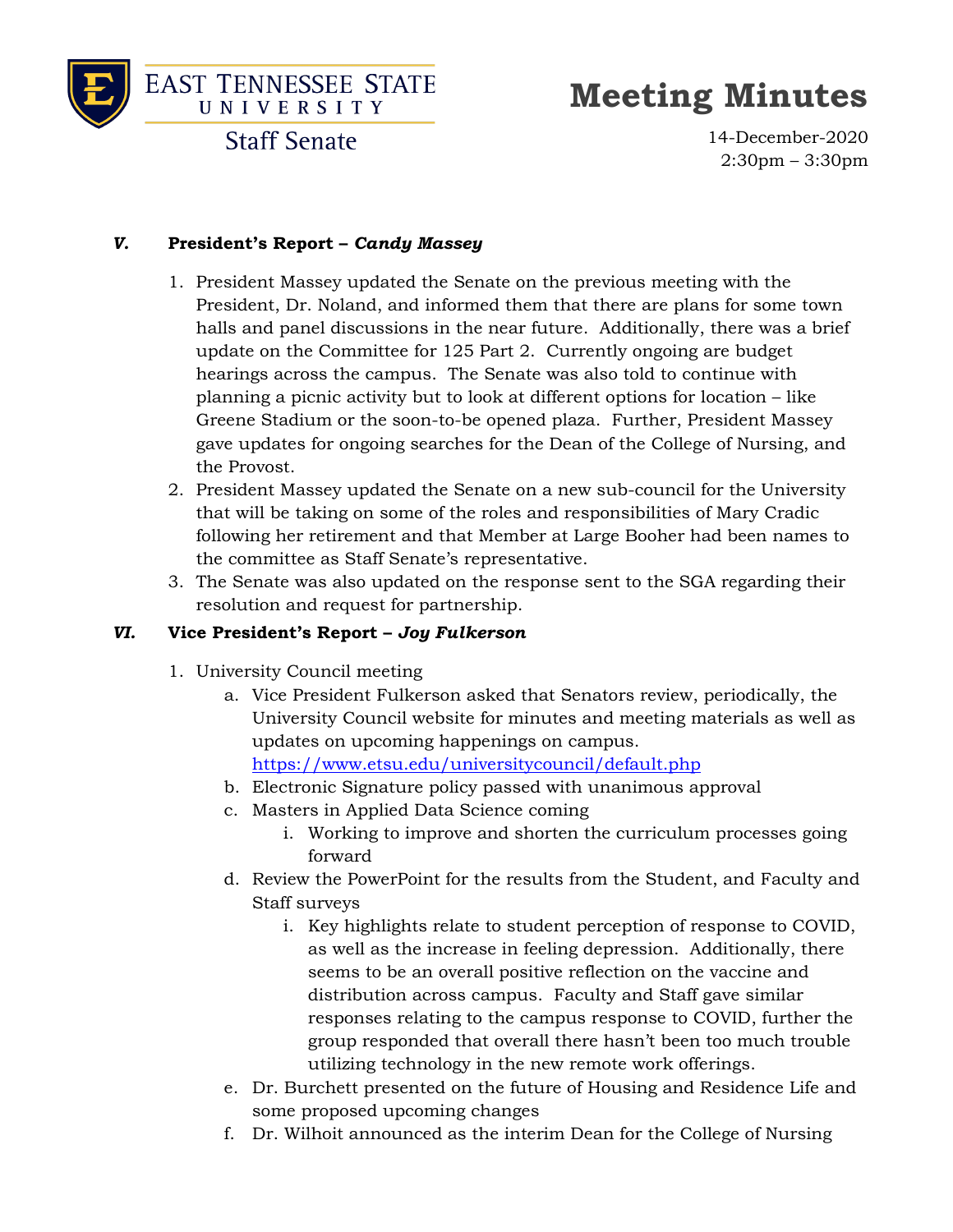



**Staff Senate** 

14-December-2020 2:30pm – 3:30pm

- g. Dr. Noland recognized and thanked the ETSU Health team, and congratulated Dr. Lee Johnson for her help with the COVID response i. Looking into having her at a future Staff Senate meeting
- 2. Mary Cradic is leaving the University at the end of the year
	- a. Wilma Smith is taking over some of Mary's responsibilities in the interim
- 3. Vice President Fulkerson finished by thanking the committee chairs for their work and mentioned putting together a spring meeting for alignment

## **VII. Treasurer's Report**

- 1. Accounts balances
	- a. Community Benevolence Committee \$2,481.25
	- b. Main Account \$9,474
	- c. Holiday Drive \$2,537.58

### **VIII. Committee Reports**

*Standing Committees*

- Committee on Staff Concerns
- Community and Benevolence Committee and Holiday Food Drive
- Liaison Committee

*Project Committees*

## **IX. Old Business**

#### **X. New Business**

- 1. President Massey announced the intention to form an ad-hoc committee to review the Staff Senate Bylaws
	- i. Committee is to be volunteer-based
		- 1. Senators Drew and Johnson, as well as Vice President Fulkerson stepped up to help with the project
	- ii. Will report back in February and consistently until final updates are presented in June in order to have discussion and allow for voting in July

## **XI. Announcements**

**XII. Adjournment**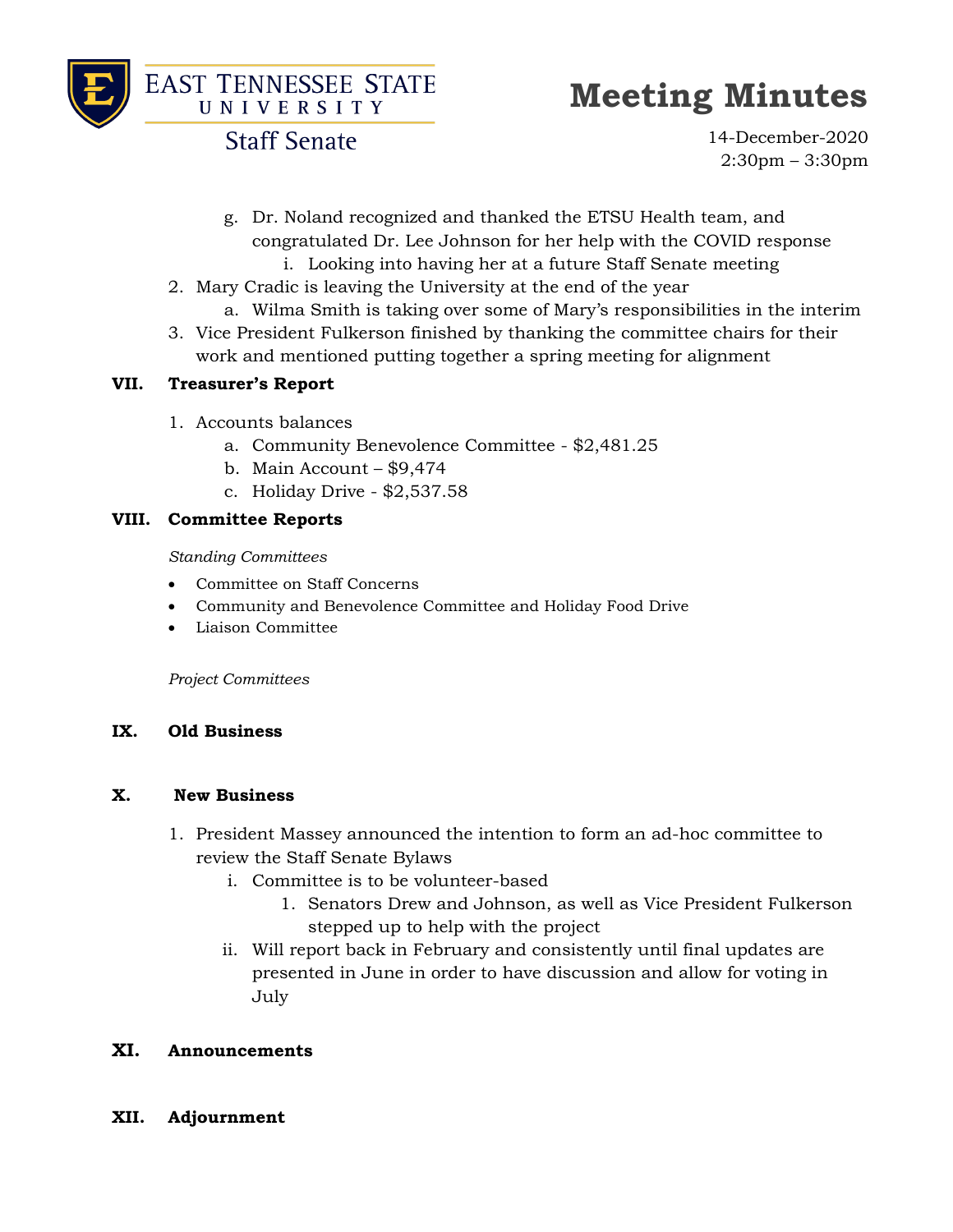

**Staff Senate** 

14-December-2020 2:30pm – 3:30pm

The meeting was adjourned at 3:37pm with a motion by Senator D. Robinson, and a second from Member-at-Large Booher.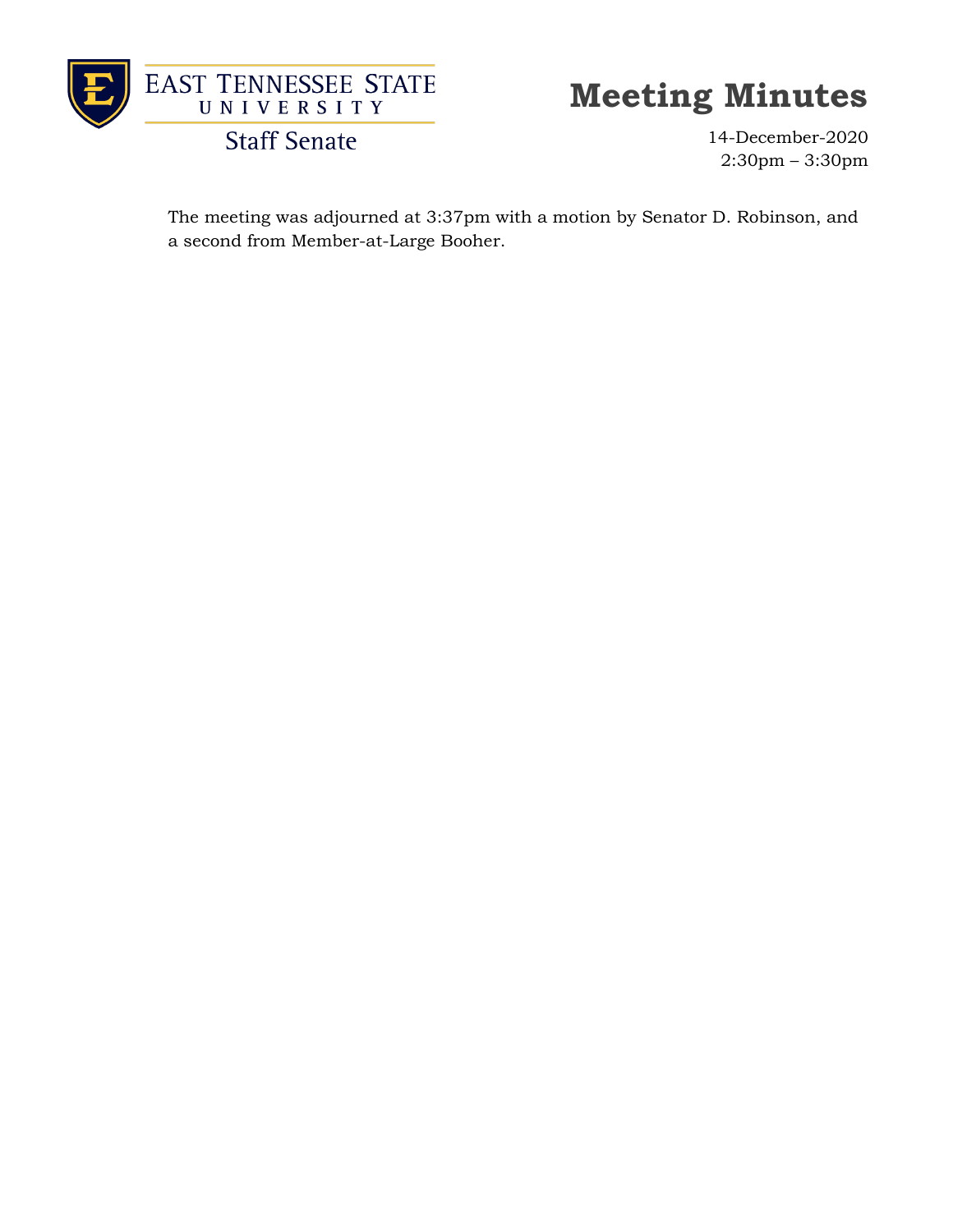

**Staff Senate** 

14-December-2020 2:30pm – 3:30pm

### **Committee on Staff Concerns**

Chair: Emily Redd

- 1. Newsletter went out in November and garnered four(4) responses. The committee has met to address the concerns and the original concerns as well as the resolution(s) have been shared in consultation with Vice President Fulkerson and President Massey.
	- a. Staff member was curious to know if staff are required by HR to attend in-person events indoors during the pandemic
		- i. After review and consultation, the staff member was encouraged to meet with Lori Erickson in HR about the specific situation in reference.
	- b. Staff member requested an opportunity to anonymously post concerns to HR
		- i. Staff member was thanked for their suggestion and Lori Erickson in HR was looped into the conversation for implementation and planning
	- c. An ex-employee expressed concern with Payroll and COVID closure as it related to discrepancies between paid holidays and days worked
		- i. Details were forwarded to a committee member for work with expectation of answers in January
	- d. Staff member asked if there could be a separate, anonymous survey sent out as the previous version tracked user information
		- i. Conversation is taking place to work on process for ensuring anonymity
- 2. The committee met on December 1<sup>st</sup> to work out procedures for handling concerns and directions for moving forward in the future.
- 3. Next meeting is planned for January
- 4. Planning to work with Staff Development and Evaluation around some training and concern opportunities that Staff Concerns is planning to work on in January
- 5.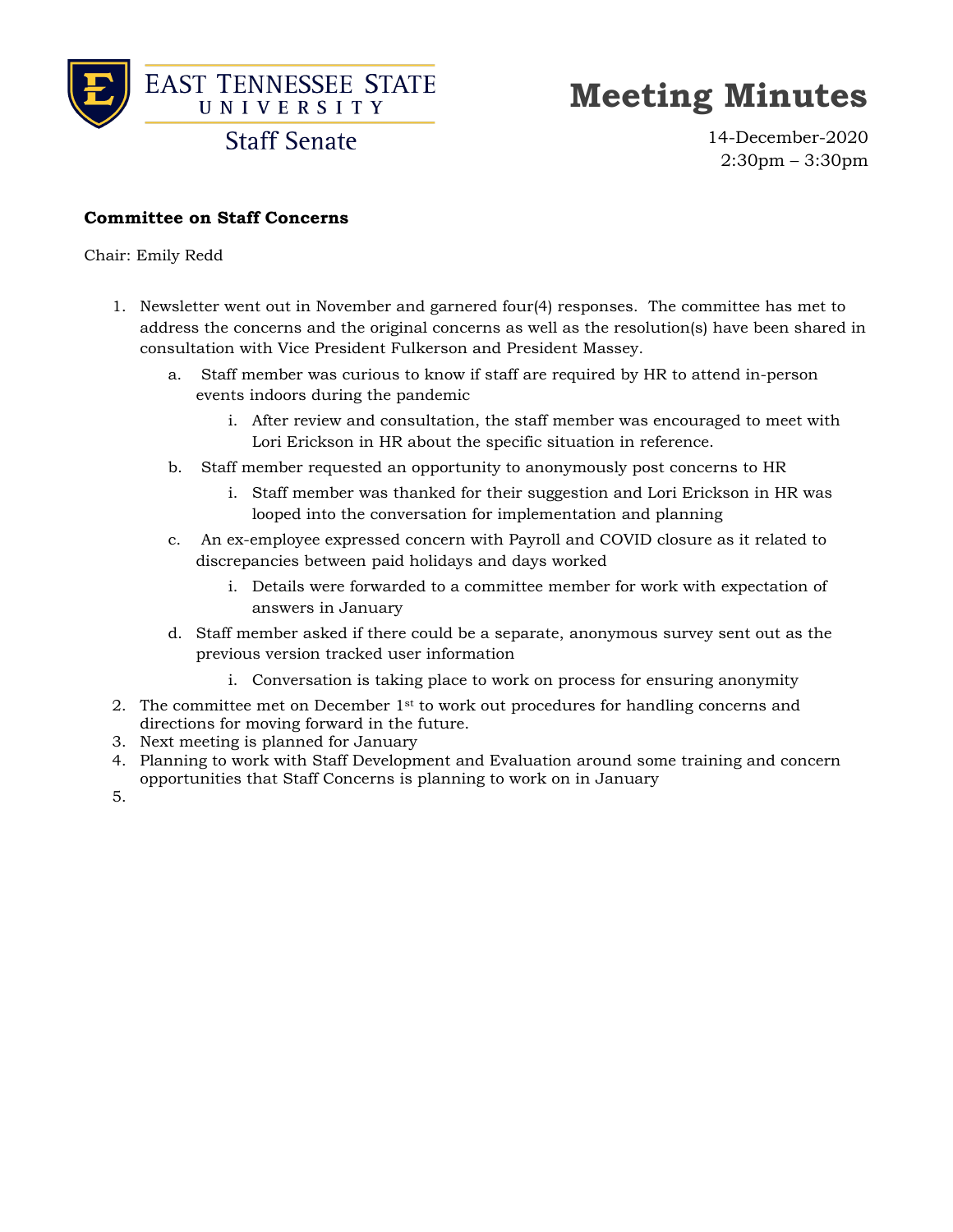

**Staff Senate** 

14-December-2020 2:30pm – 3:30pm

### **Community Benevolence Committee and Holiday Food Drive**

Holiday Food Drive Chair: Jennifer Mayberry

- 1. Staff Senate was able to give out 28 baskets during the drive
- 2. Unfortunately, the word didn't get out to the Custodial staff like normal so there have been 11 additional pickups for them
- 3. There are still some remaining packages together for people who may need one for the holidays
- 4. Due to the lower than normal number of people requesting, packages were given two(2) \$10 FoodCity gift cards for meat and other products instead of just one(1)
- 5. The Committee was contacted by someone wanting to know how the people who requested and collected was monitored. Made some claims about people requesting and then distributing in their neighborhood or giving away the food items but not the gift cards. The Committee and Staff Senate will be looking into ways in the future to do something a little different to help with these issues.